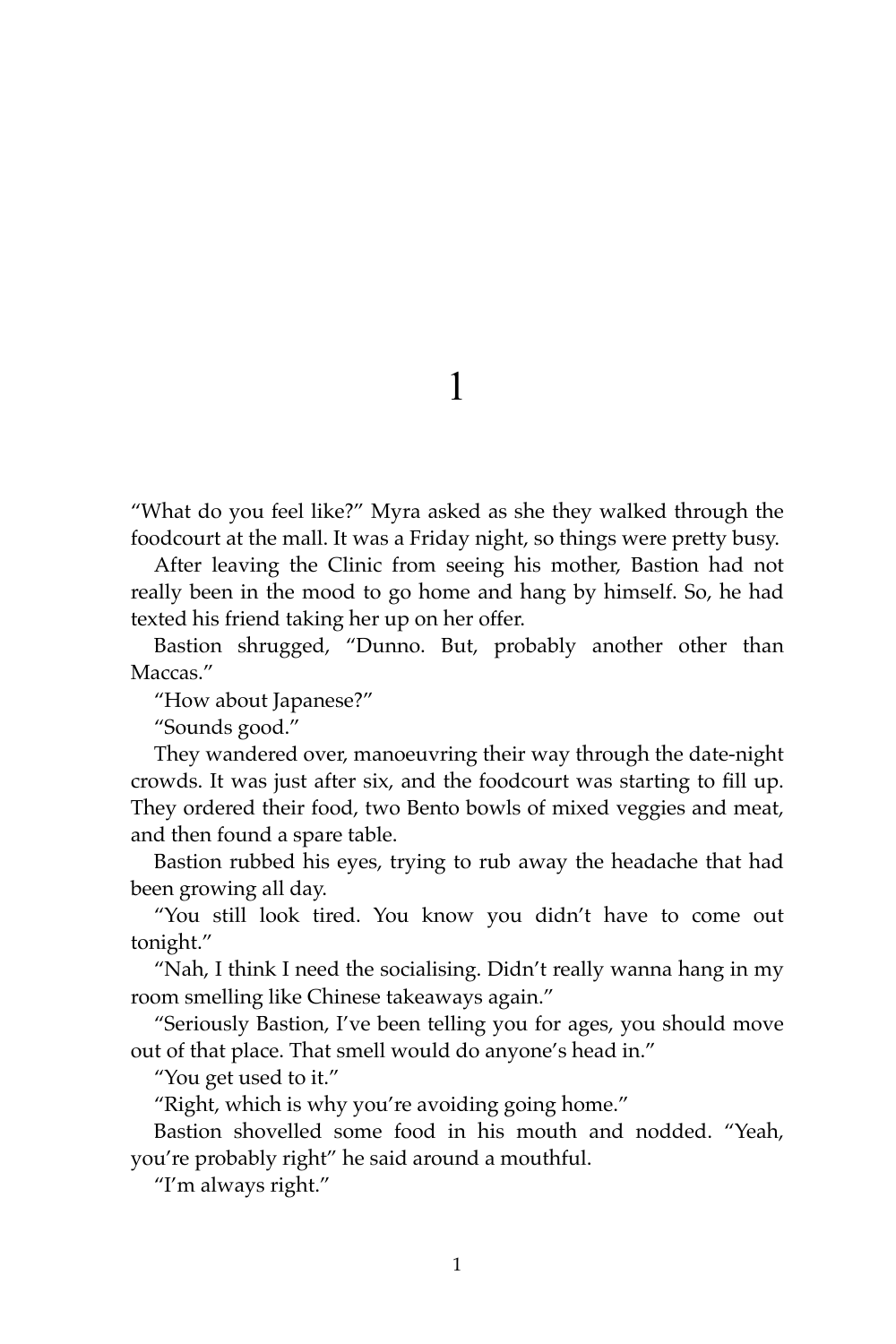Bastion rolled his eyes.

He took a swig of Coke, hoping that the caffeine would ease the pressure behind his eyes.

"Well," he said, "I might just be able to now."

"What do you mean?" Myra asked, as she poked around in her rice looking for another piece of Teriyaki chicken. One thing that had always amazed Bastion about her was the speed with which she consumed food. "You gonna eat all that?" She asked, eyeing his chicken.

Bastion slid his plate across to her not feeling that hungry and, as he did so, he wondered how much he should tell her. If there was anyone in the world that he trusted it was her, but trust was one thing. Believing him was a totally different story. So, he decided to just tell her the believable parts.

"Well, outta nowhere some guy shows up the other day, says he represents a law firm."

Myra nodded as she chowed down on his food.

"So, apparently he's from a law firm that represents my father's estate?"

Myra paused mid-chew. "Serious? As in, your dead father?" Myra was not one for subtlety.

Bastion nodded. "Yeah. Apparently my father left me a bit of an inheritance. A bit of money. And a book shop."

This was enough for Myra to put down her fork and stare at him. "Serious?"

"Serious."

"Is that where you got the ring?" She asked, pointing to the thick band on his finger.

Bastion looked down at it. "Yeah. It apparently belonged to my father."

"Can I have a look?" She was leaning across the table, peering at it.

For some reason, Bastion felt a hesitancy to hand it over, but that would look weird. She was his best friend. "Sure."

She took it from him and inspected it, her eyes fixed to the words inscribed around the diamond. For a moment there was silence between them. Then, as if coming out of a daze, she handed it back. "That's some hefty bling."

Relieved, Bastion took it back. "Yeah, not something I'd normally wear." He felt slightly embarrassed by it now.

"It's cool though. To have something from your dad."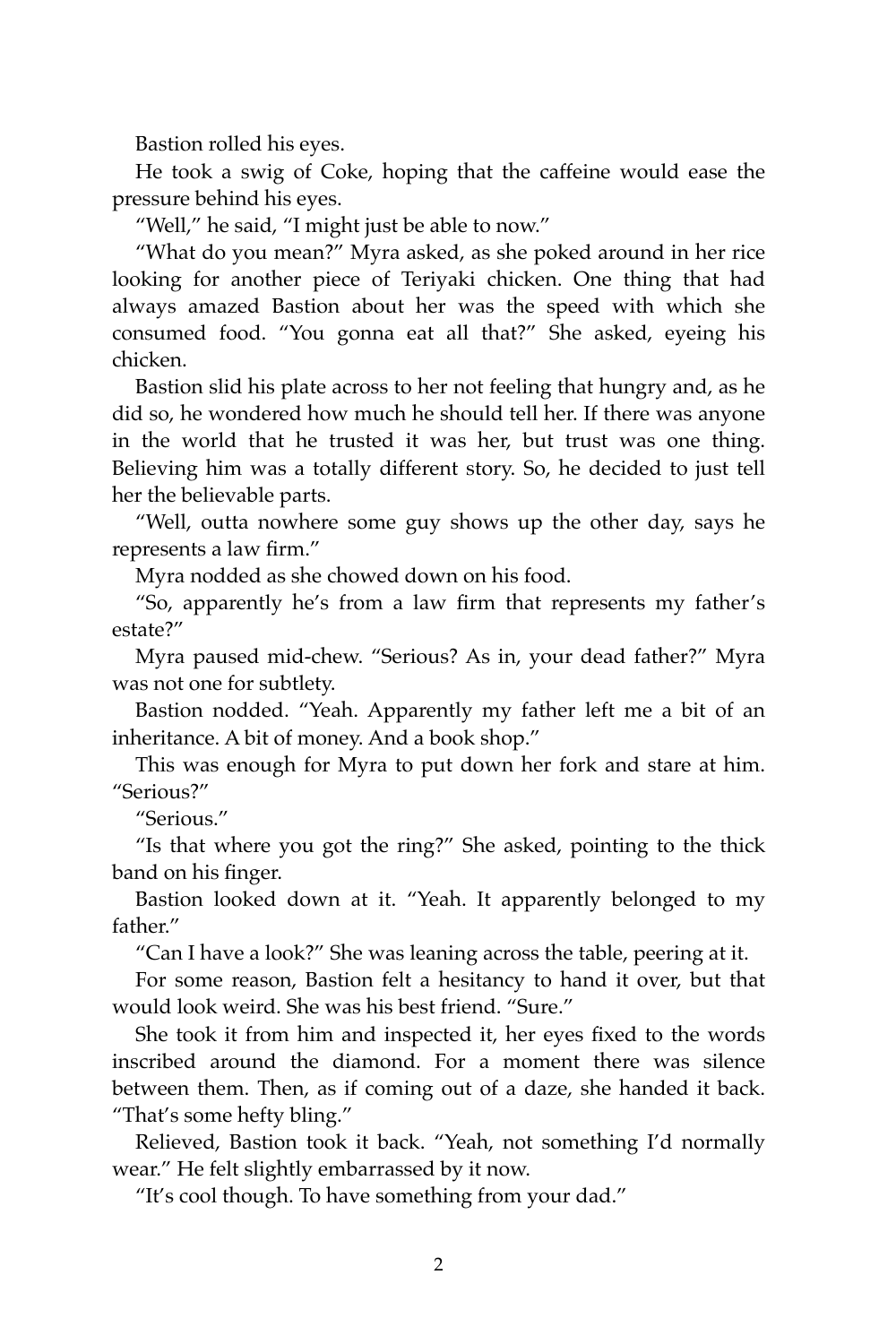## 80000

"Yeah," Bastion said, looking down at it on his finger, where it seemed to sit comfortably.

"So, how much?"

"What do you mean?"

"I mean how much did he leave you? Are you like super-rich now?"

Bastion laughed. "Well, I wouldn't say super-rich, but there's a nice little bit there."

"Tell me, how much?"

"All up, a little over half-a million."

"Are you serious!" Myra leaned back, hands on her head in shock. "You are rich! So, why the hell did I pay for dinner?"

Bastion laughed, "Yeah, I'll get it next time."

"Damn right you will. Bastion, seriously this is massive. This means you could move out of that crappy little apartment finally. You don't even need to work at the Theatre anymore! This is huge!"

Bastion laughed. He hadn't really focused on that side of things, with everything else that had happened. But, yeah, it would make things a bit easier from now on.

"I dunno, I kinda like the theatre."

"Yeah, but you don't *need* to, you know? There's a big difference between *having* to work somewhere, and working there only because you like it but you don't need it." She paused for a second. "You know, Suzanne would be totally lost without you."

"Yeah, she would."

They laughed over it and talked about what he could do with all the money, and as they did, just as with his mother, Bastion felt some of the tensions of the last two days start to ease away.

"So, you also said there was a bookshop?"

Bastion nodded. "Yeah, just a little one. I didn't even know he owned one."

"That's weird. You don't remember it from when you were younger?"

Bastion shook his head. Myra nodded and left it there.

"So, did you go check it out?"

"The bookshop?"

"No, the Arse-Side of the the Moon. Of course the bookshop!"

"I did a brief drive-by," Bastion lied.

"We have to check it out. Who knows what could be in there! Seriously, we could go tonight."

Again, Bastion laughed at his friends enthusiasm, but waved her off.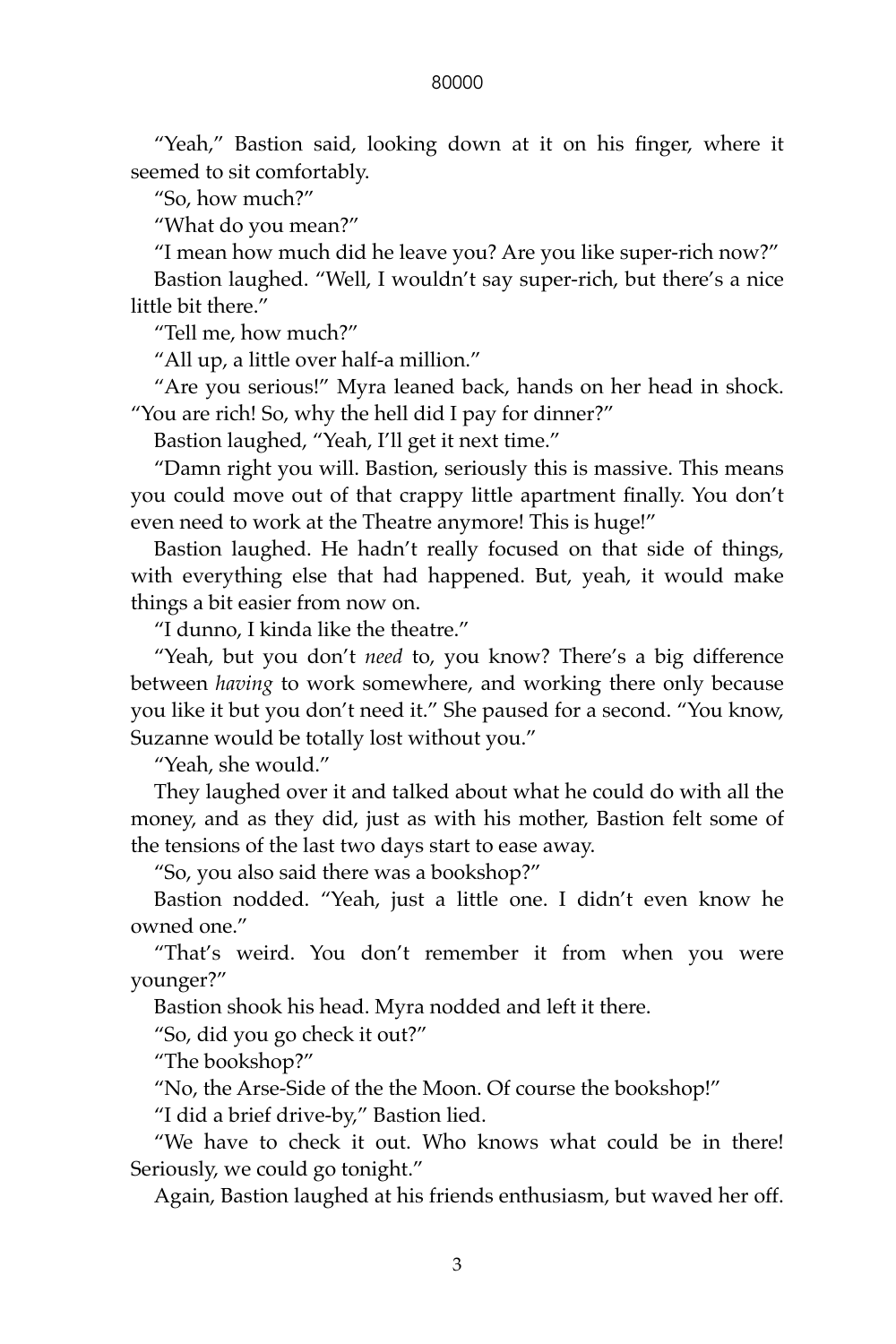"Nah, not tonight I'm a bit hammered."

Her face dropped so Bastion added "But maybe tomorrow, or later this week." She smiled at that, and got back into finishing his food off as Bastion downed some more of the coke. It seemed to be doing something because the headache had worn off a bit.

"Is that why you looked a bit wasted this morning? Couldn't sleep?" "Yeah, that was part of it."

Myra peered at his face. "What else?"

Bastion sighed. "I went to visit mum today."

Myra nodded. She knew what it was like for Bastion to visit his mother in that place, and how little he got from it. She didn't say anything, content to let him speak.

"I only went a few days ago, but.. I dunno. After getting that information fro-" Bastion coughed to cover the mix-up, "information about my Dad, I just wanted to ask some things. Get some answers or something. It was stupid."

Myra leaned forward. "Doesn't sound stupid to me."

"It's not like I expected anything to happen. But, you know, I just maybe thought that if I told her what happened I might get something from her. An explanation. Anything."

They hadn't talked much about Bastion's past and his father. Myra knew the basic details, which was kind of the same as Bastion, but it was something he had always been content to let be unspoken. He had a crappy family situation, and that was that. No more discussion needed.

Except for now.

"And did you?"

"What?"

"Get anything?"

Bastion shook his head. "No. There was a moment, just a moment where I thought she was going to say something. She looked at me as though she understood what I was saying. She even reached out and touched my hand but then… nothing. Same as always." Bastion leaned back in his chair. "I dunno what I was expecting. It sounds dumb now."

"Bastion, it's not dumb. I think anyone would want the same."

"Yeah, but… I dunno. Coming away from her I kinda wonder if it's worth trying to find out more about my family. It's messed up. My mum's crazy. She did what she did. My life has long moved on. Why bother going and trying to stir things up and get some kind of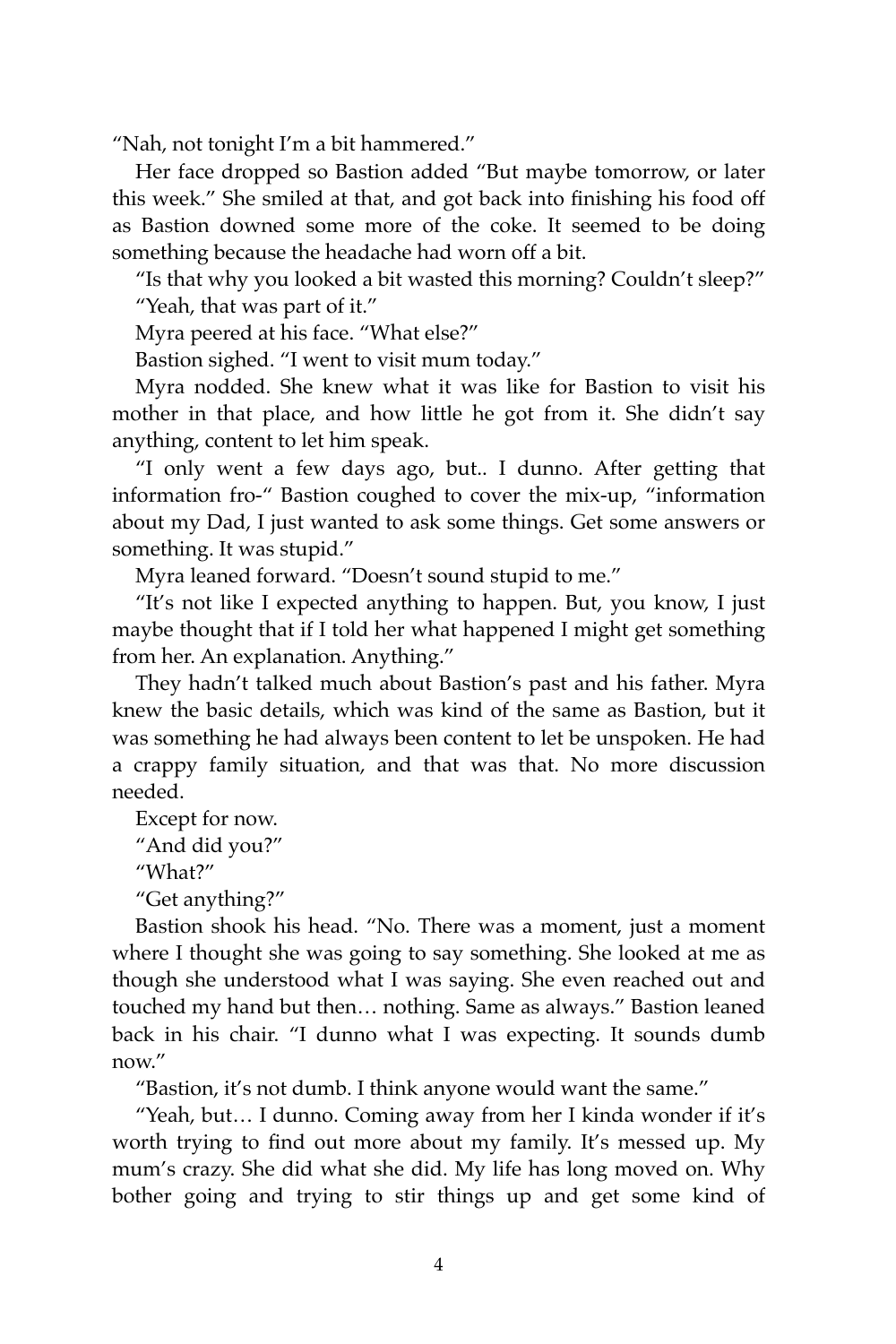answers?"

The questions were left hanging in the air between them for a while. Myra frowned, deep in thought and Bastion almost regretted telling her these things. But, he was also grateful that he had her to talk to.

"You know, I think it's a good thing," Myra said, breaking the silence.

"What?"

"I think it's good for you to try get answers. I reckon everyone needs to know who they are, where they came from."

Bastion let out a bitter little snort. "Yeah, except most people don't have a mother locked up in an insane asylum for murdering their father."

"Even so, you don't know the whole story because you've never really gone looking and whatever that story is, it's part of you. There's no point denying it or ignoring it. I reckon anyone who doesn't come to accept who they are and where they came from…" Myra shrugged, "they're gonna only live half a life and probably gonna come to regret it down the line. You can't run away from who you are."

Bastion swirled the Coke around in the bottle, watching as the dark liquid swirled.

"Sheesh. This got heavy quick. When did you become full of such wisdom?" Bastion asked, trying to lighten the mood.

Myra shrugged. "It's what I get for hanging around with such a sadsack like you. Now, how about you shout me to the movies Mr Superrich."

Bastion laughed and agreed.

Later that night, after Myra had dropped him off outside his flat amid protestations that he needed buy himself a car with all his newfound wealth, Bastion sat on his bed thinking about what she had said.

*'whatever that story is, it's part of you… You can't run away from who you are.'*

"Easy for you to say," he said to himself. "You don't even know the half of it."

But, Bastion knew she was telling the truth. It *was* his story, and yet he didn't even know what that story was. All his life, he had skirted around the truth of what his mother had done. Never really asking too many question, never digging into his past, or his parents. All he had were his memories and the little his old aunty had told him, which wasn't much. And, he had never dug further because he didn't really